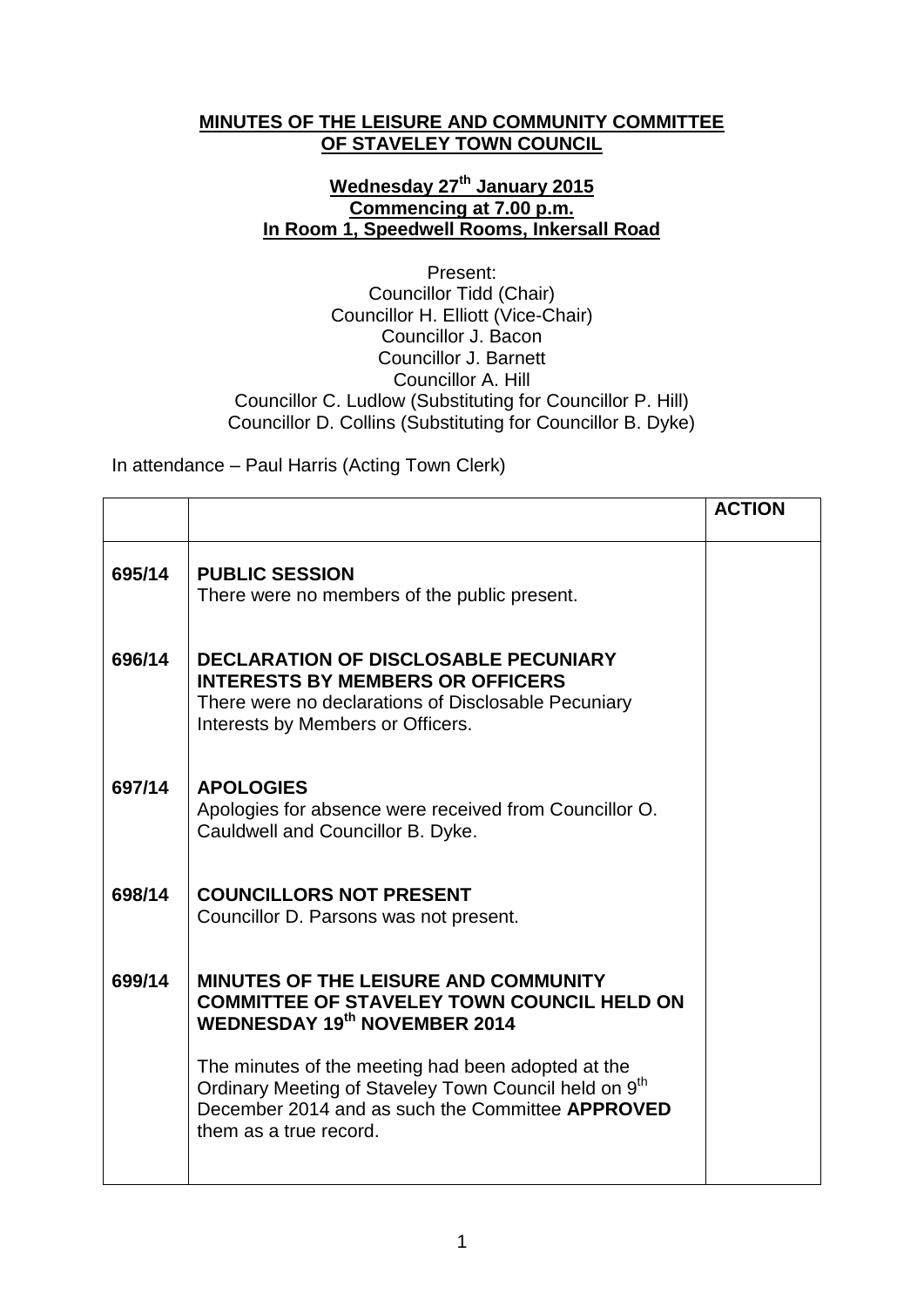| 700/14 | <b>MATTERS ARISING FROM THE MINUTES OF THE</b><br>LEISURE AND COMMUNITY COMMITTEE OF STAVELEY<br>TOWN COUNCIL HELD ON WEDNESDAY 19th<br><b>NOVEMBER 2014</b>                                                                                                                                                                                                                                                                                                                                                                                                                                                                                                                                                                                                                                                                                                                                                                                                                                                                                                                                                                                                                                                                                                                                                                                                                                                                                                                                                                                                                                                                                                                                                                                                                                                                                                                                                                                                                                                                                                                                                                                                                                                                                                                             |  |
|--------|------------------------------------------------------------------------------------------------------------------------------------------------------------------------------------------------------------------------------------------------------------------------------------------------------------------------------------------------------------------------------------------------------------------------------------------------------------------------------------------------------------------------------------------------------------------------------------------------------------------------------------------------------------------------------------------------------------------------------------------------------------------------------------------------------------------------------------------------------------------------------------------------------------------------------------------------------------------------------------------------------------------------------------------------------------------------------------------------------------------------------------------------------------------------------------------------------------------------------------------------------------------------------------------------------------------------------------------------------------------------------------------------------------------------------------------------------------------------------------------------------------------------------------------------------------------------------------------------------------------------------------------------------------------------------------------------------------------------------------------------------------------------------------------------------------------------------------------------------------------------------------------------------------------------------------------------------------------------------------------------------------------------------------------------------------------------------------------------------------------------------------------------------------------------------------------------------------------------------------------------------------------------------------------|--|
|        | No matters arising were raised.                                                                                                                                                                                                                                                                                                                                                                                                                                                                                                                                                                                                                                                                                                                                                                                                                                                                                                                                                                                                                                                                                                                                                                                                                                                                                                                                                                                                                                                                                                                                                                                                                                                                                                                                                                                                                                                                                                                                                                                                                                                                                                                                                                                                                                                          |  |
|        | Standing Orders were suspended for the next item                                                                                                                                                                                                                                                                                                                                                                                                                                                                                                                                                                                                                                                                                                                                                                                                                                                                                                                                                                                                                                                                                                                                                                                                                                                                                                                                                                                                                                                                                                                                                                                                                                                                                                                                                                                                                                                                                                                                                                                                                                                                                                                                                                                                                                         |  |
| 701/14 | <b>SURVIVING STAVELEY PROJECT EVENT</b><br>Natalie and Donna from Growth Limited were invited to<br>speak. They thanked the Council for their letter of support<br>for the Project. They informed members about the Staveley<br>Event which would be held on 14 <sup>th</sup> February 2015.<br>celebrating what the Surviving Staveley Project had<br>achieved so far. An event would be organised by a core<br>group of pupils from Nethethorpe and Springwell Schools.<br>The pupils had put their own bid together and applied for<br>£500 funding from the Arts Council. The bid had been<br>successful and the Arts Council had suggested an Arts<br>Festival Fun Day for friends/family/peers at school to take<br>part and experience what the pupils had been involved with<br>on the project. Natalie and Donna wanted to invite<br>members with their families and friends to a come along to<br>the Fun day on the 14 <sup>th</sup> February but also invited any ideas<br>which could be incorporated within the Fun Day. Natalie<br>and Donna asked members if the Speedwell Rooms could<br>be used for the event on the 14 <sup>th</sup> February as they had held<br>a mediaeval event there the previous week which had been<br>a huge success. The children would be holding stalls raising<br>monies for various charities, there would be lots of hands on<br>events i.e. pole lathe, building techniques including making<br>mediaeval tiles, art pieces etc. There would be live music,<br>bands and a school choir. One of the Art pieces would be<br>work with a graffiti artist, this would be held outside but<br>would only involve the pupils within the Project. The work<br>would be onto a sturdy canvas gazebo and this gazebo<br>would then be available for members of the community to<br>use after the event for other events within the community.<br>Members were informed that rubber mats would be placed<br>on the newly refurbished floor of the Speedwell Rooms for<br>the crafts people who would be coming along.<br>Councillor C. Ludlow informed Natalie and Donna that tape<br>would not be able to be used on the floor but it was realised<br>events would be taking place and the Speedwell Rooms had<br>to be used by the community. |  |
|        |                                                                                                                                                                                                                                                                                                                                                                                                                                                                                                                                                                                                                                                                                                                                                                                                                                                                                                                                                                                                                                                                                                                                                                                                                                                                                                                                                                                                                                                                                                                                                                                                                                                                                                                                                                                                                                                                                                                                                                                                                                                                                                                                                                                                                                                                                          |  |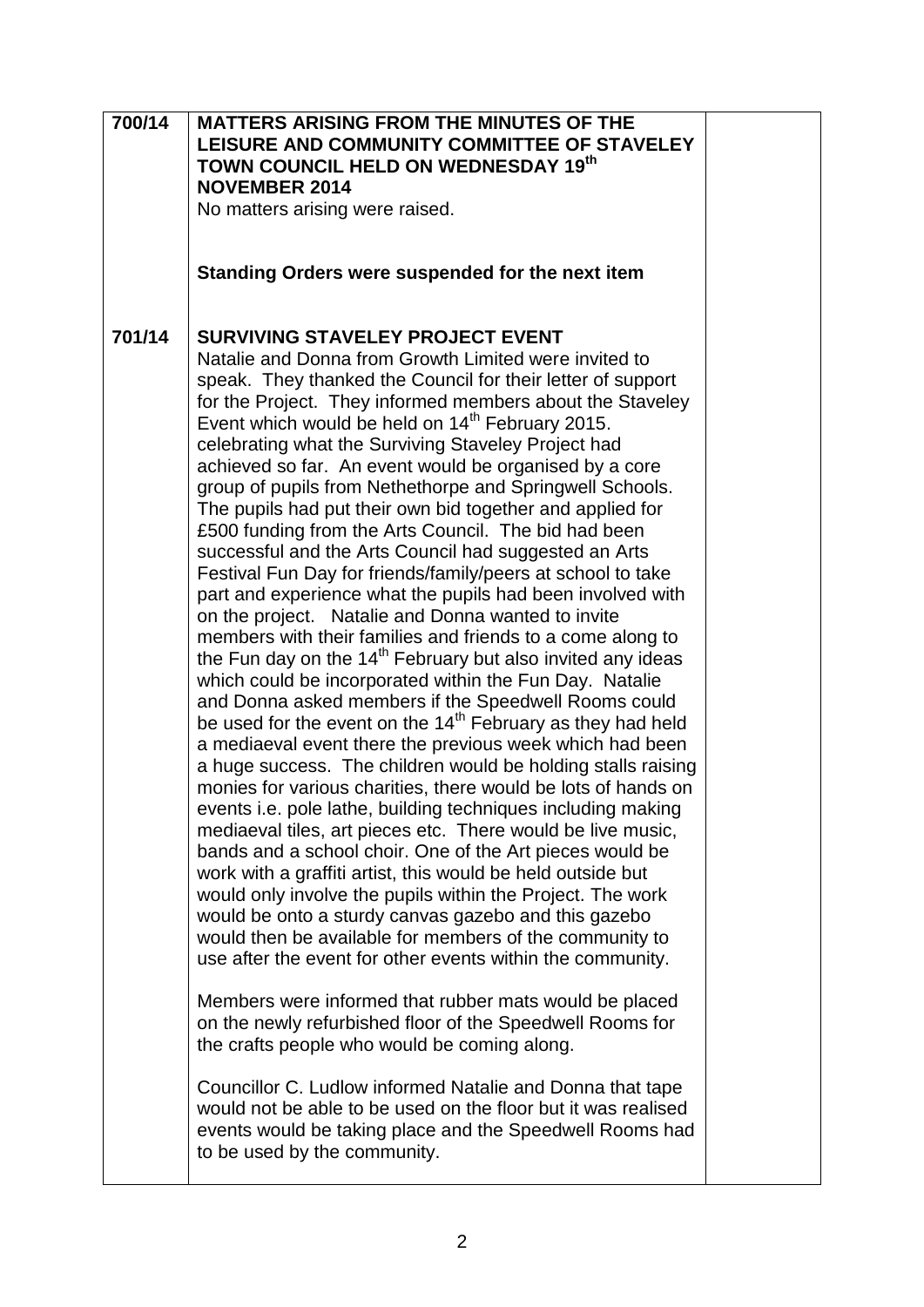|        | Natalie and Donna assured that all necessary precautions to<br>protect the flooring would be in place.                                                                                                                                                                                                                                             |  |
|--------|----------------------------------------------------------------------------------------------------------------------------------------------------------------------------------------------------------------------------------------------------------------------------------------------------------------------------------------------------|--|
|        | The Chair asked what contribution was required from<br>Staveley Town Council, and if there were any other<br>questions from Members.                                                                                                                                                                                                               |  |
|        | Councillor H. Elliott mentioned Pie and Peas and this was<br>thought to be a good idea if it could be organised.                                                                                                                                                                                                                                   |  |
|        | Natalie and Donna informed the members that the<br>contribution was the match funding which had already been<br>granted to them but they wanted to keep members informed<br>of events etc and to invite them along to the events, and<br>also to let members know how successful the project was for<br>Growth and the community.                  |  |
|        | Councillor C. Ludlow asked Growth if they had been in<br>contact with Anthony Radford from Chesterfield Borough<br>Council. Members were informed that Chesterfield Borough<br>Council had given £1,000 towards the project and they said<br>Anthony Radford would be invited along to the event, along<br>with all their other partners involved. |  |
|        | The event would be held 10.00 a.m. to 3.00 p.m. 14 <sup>th</sup><br>February 2015 and be free entry.                                                                                                                                                                                                                                               |  |
|        | <b>Standing Orders were reinstated.</b>                                                                                                                                                                                                                                                                                                            |  |
|        | It was RESOLVED - That Growth be given free hire of the<br>Speedwell Rooms on 14 <sup>th</sup> February 2015, as part of<br>Staveley Town Council's contribution.                                                                                                                                                                                  |  |
|        | Natalie and Donna thanked members and welcomed any<br>volunteer help on the day.                                                                                                                                                                                                                                                                   |  |
|        |                                                                                                                                                                                                                                                                                                                                                    |  |
| 702/14 | <b>VILLAGE GAMES PROJECT</b><br>An email had been received from Jo Brown at Chesterfield<br>Borough Council regarding community sports.                                                                                                                                                                                                            |  |
|        | It was RESOLVED - that Jo Brown be asked to come along<br>to Full Council to give a presentation.                                                                                                                                                                                                                                                  |  |
| 703/14 | <b>ELDERLY CITIZENS' CHRISTMAS PARTY</b><br>Councillor H. Elliott said she would like to organise a full<br>Christmas Dinner for the Elderly Citizens' Christmas Party.<br>She felt it would save the Council money by doing a dinner                                                                                                              |  |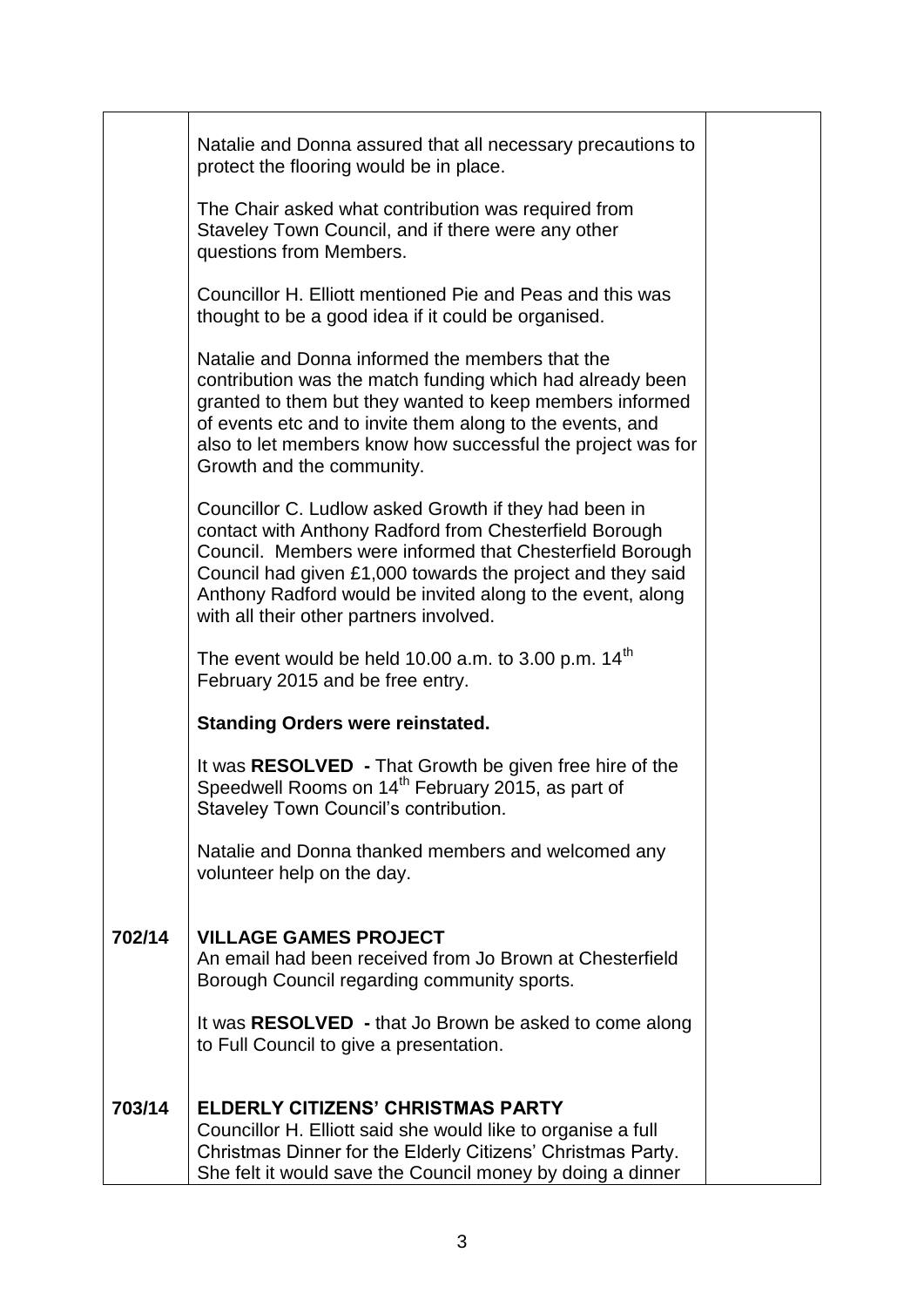|        | rather than a buffet. More equipment would be required if<br>this could be undertaken by The Speedwell Rooms<br>Committee, and would need to be organised early.<br>Councillor C. Ludlow mentioned Chesterfield College<br>catering could be involved, as they were already looking at<br>Poolsbrook Cafe as a training venue as well as using it as a<br>cafe.<br>Councillor C. Ludlow said it had been a worthwhile event<br>and had been appreciated by the elderly citizens.<br>It was suggested that elderly citizens be consulted on<br>whether they would prefer a Christmas Dinner or buffet.<br>It was RECOMMENDED – that other ways be looked into for<br>providing food at the Elderly Citizens' Christmas Party, and<br>a survey be undertaken as to what the elderly citizens would<br>want. |  |
|--------|-----------------------------------------------------------------------------------------------------------------------------------------------------------------------------------------------------------------------------------------------------------------------------------------------------------------------------------------------------------------------------------------------------------------------------------------------------------------------------------------------------------------------------------------------------------------------------------------------------------------------------------------------------------------------------------------------------------------------------------------------------------------------------------------------------------|--|
| 704/14 | <b>CHRISTMAS LIGHTS AND CHRISTMAS MARKET</b><br>Councillor A. Hill said a meeting needed to be arranged with<br>Civic Pride. This needed to be passed to the Policy,<br>Publicity and Finance Committee, and should be organised<br>early in the year. The Christmas Market to be considered<br>being held mid week rather than a weekend to avoid<br>clashing with other markets in the wider areas. Members<br>decided to set a date as Wednesday $2^{nd}$ December for the<br>Christmas Lights Switch on and Christmas Market.                                                                                                                                                                                                                                                                         |  |
|        | Councillor C. Ludlow suggested it be costed for Staveley<br>Town Council to supply and fit brackets to shops within<br>Staveley for the purpose of shops erecting their own<br>Christmas trees with lights outside the shops during the<br>festive season.                                                                                                                                                                                                                                                                                                                                                                                                                                                                                                                                                |  |
|        | It was RESOLVED – that a meeting be arranged with Civic<br>Price and ideas for Christmas lighting within Staveley for<br>2015.                                                                                                                                                                                                                                                                                                                                                                                                                                                                                                                                                                                                                                                                            |  |
|        | It was RESOLVED - That the Christmas Lights Switch on<br>and Christmas Market be held on Wednesday 2 <sup>nd</sup> December<br>in 2015.                                                                                                                                                                                                                                                                                                                                                                                                                                                                                                                                                                                                                                                                   |  |
| 705/14 | <b>WORLD WAR I WORKING PARTY</b><br>It was RECOMMENDED - That the Acting Town Clerk write<br>to Ann Lucas asking if Members could receive copies of the<br>World War 1 Working Party minutes.                                                                                                                                                                                                                                                                                                                                                                                                                                                                                                                                                                                                             |  |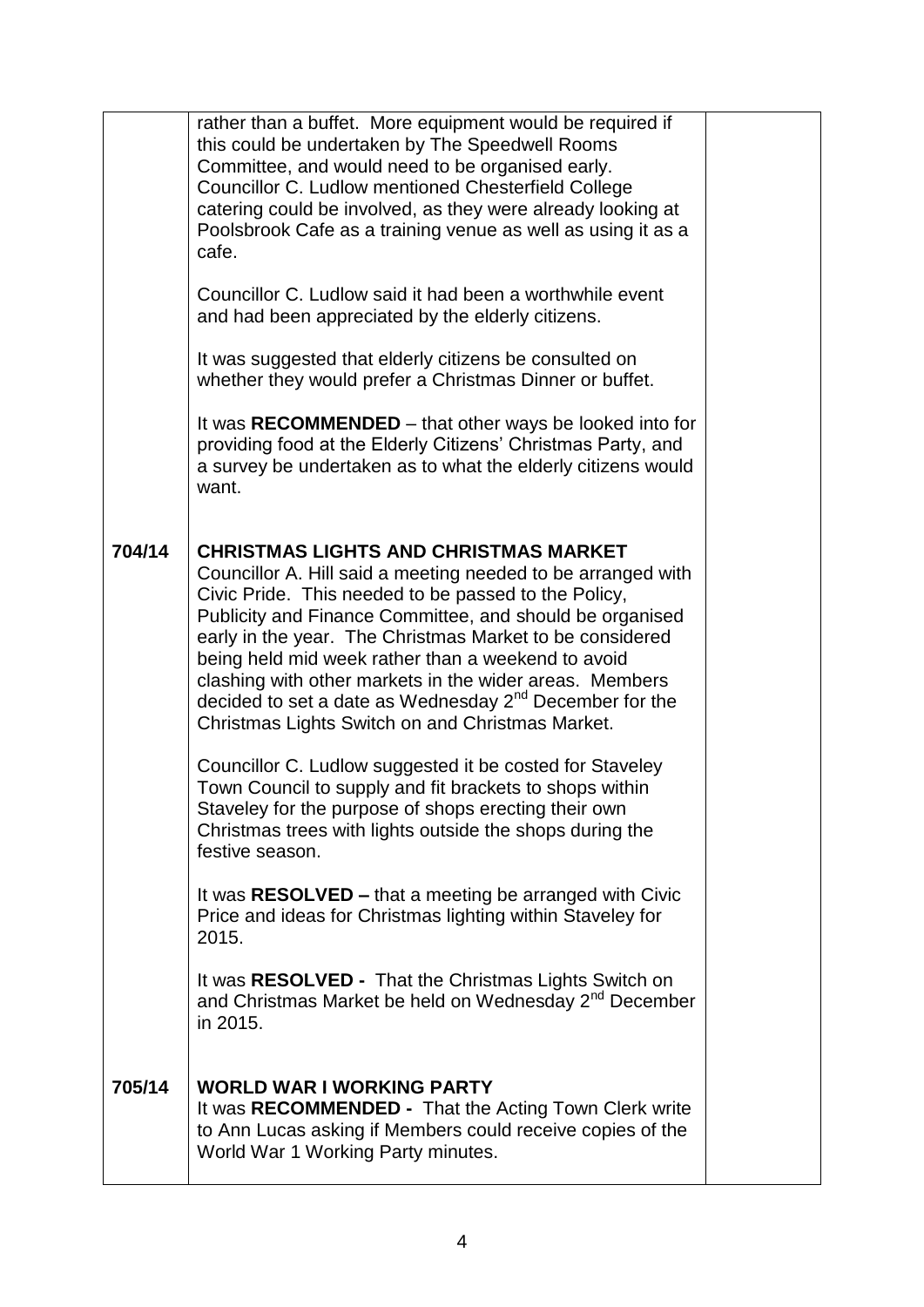| 706/14 | <b>ALLOTMENTS</b><br>No update                                                                                                                                                                                                                                                                                                                                                                                                                                                                                                                                                                                                                                                                                                        |  |
|--------|---------------------------------------------------------------------------------------------------------------------------------------------------------------------------------------------------------------------------------------------------------------------------------------------------------------------------------------------------------------------------------------------------------------------------------------------------------------------------------------------------------------------------------------------------------------------------------------------------------------------------------------------------------------------------------------------------------------------------------------|--|
| 707/14 | <b>COMMUNITY AWARDS</b><br>The list of nominations already considered by the Committee<br>was <b>NOTED</b> .                                                                                                                                                                                                                                                                                                                                                                                                                                                                                                                                                                                                                          |  |
| 708/14 | <b>ANY OTHER BUSINESS</b><br>Councillor C. Ludlow informed Members about the Real Ale<br>Festival and Brass Band Competition which is held at The<br>Speedwell Rooms in the summer as part of Staveley Feast.<br>The Bands came from all over and was an excellent event.<br>The Brass Band event teamed up with Raw Brewery and<br>made it into a real ale Festival covering a weekend.<br>Councillor C. Ludlow was concerned that Raw Brewery a<br>commercial company were running the Real Ale Festival<br>under Staveley Town Council's premises licence and under<br>a free letting for the weekend.                                                                                                                             |  |
|        | The Chair informed members that Ireland colliery hosted the<br>event but did not take part in it, and had originally been a<br>one day event.                                                                                                                                                                                                                                                                                                                                                                                                                                                                                                                                                                                         |  |
|        | Various options had been looked into, and it was decided<br>that Staveley Town Council should run the bar on the<br>weekend. Two members of staff were being trained for<br>personal bar licences and it was hoped they would have<br>obtained their licences to run the bar over this weekend.                                                                                                                                                                                                                                                                                                                                                                                                                                       |  |
|        | Councillor C. Ludlow said the person organising the event<br>had been contacted and had been given costings of how<br>much the Speedwell Rooms would be to hire for the event<br>rather than free of charge if they were to run their own real<br>ale bar. A response had been sent requesting a meeting<br>with members to further discuss the event. Members<br>suggested more details be requested about Raw Brewery on<br>the event with them being a commercial business prior to a<br>meeting being arranged with the band and Raw Brewery.<br>Members suggested that one day of the event should be<br>free as a contribution from Staveley Town Council and the<br>following two days should be charged at normal hire rates. |  |
|        | It was RECOMMENDED - That more information be<br>obtained regarding Raw Brewery at the event and that<br>members have sight of the Ireland Colliery Band's accounts<br>prior to a meeting being arranged with the band and Raw                                                                                                                                                                                                                                                                                                                                                                                                                                                                                                        |  |